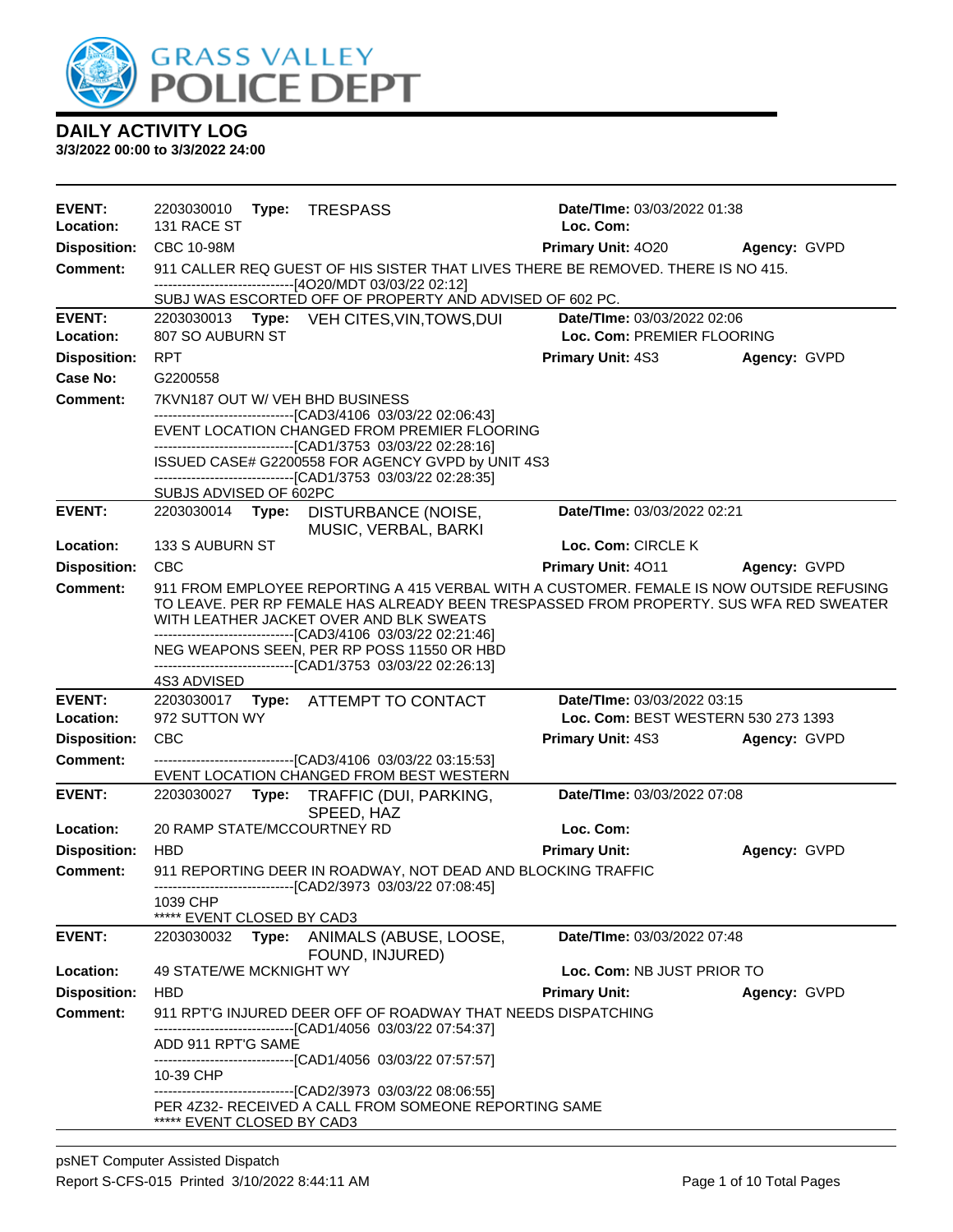

| <b>EVENT:</b>       | 2203030042                  | Type: | DISTURBANCE (NOISE,                                                                                                       | Date/TIme: 03/03/2022 08:45                         |              |
|---------------------|-----------------------------|-------|---------------------------------------------------------------------------------------------------------------------------|-----------------------------------------------------|--------------|
| Location:           | 825 OLD TUNNEL RD           |       | MUSIC, VERBAL, BARKI                                                                                                      | Loc. Com:                                           |              |
| <b>Disposition:</b> | <b>CBC</b>                  |       |                                                                                                                           | Primary Unit: 401                                   | Agency: GVPD |
| <b>Comment:</b>     |                             |       | RP REQUESTING A 10-21. RP REPORTING SHE WITNESSED A COLD 415 VERBAL AND WOULD LIKE TO<br>DISCUSS OPTIONS WITH AN OFFICER. |                                                     |              |
| <b>EVENT:</b>       | 2203030045                  |       | Type: SUBJECT STOP                                                                                                        | Date/TIme: 03/03/2022 08:56                         |              |
| Location:           | 151 W MCKNIGHT WY # A       |       |                                                                                                                           | Loc. Com: PAPA MURPHY'S TAKE 'N' BAKE PIZZA         |              |
| <b>Disposition:</b> | CBC 98T                     |       |                                                                                                                           | <b>Primary Unit: 4018</b>                           | Agency: GVPD |
| Comment:            | OW TWO BEHIND BNS           |       | -------------------------------[CAD3/4011 03/03/22 08:57:25]                                                              |                                                     |              |
|                     |                             |       | EVENT LOCATION CHANGED FROM PAPA MURPHYS<br>-----------------------[CAD1/4056 03/03/22 09:06:45]                          |                                                     |              |
|                     |                             |       | PER PROBATION, NEG FORMAL FOR SAMPSON                                                                                     |                                                     |              |
| <b>EVENT:</b>       | 2203030050                  | Type: | 911 UNKNOWN<br>(HANGUPS, ABAN'S)                                                                                          | Date/TIme: 03/03/2022 09:08                         |              |
| Location:           | 275 DORSEY DR # 2           |       |                                                                                                                           | Loc. Com: GRASS VALLEY TERRACE<br><b>APARTMENTS</b> |              |
| <b>Disposition:</b> | <b>HBD</b>                  |       |                                                                                                                           | <b>Primary Unit:</b>                                | Agency: GVPD |
| <b>Comment:</b>     | ***** EVENT CLOSED BY CAD1  |       | 911 ACCIDENTAL WHILE TRYING TO CLEAN SCREEN/C4                                                                            |                                                     |              |
| <b>EVENT:</b>       | 2203030054                  |       | Type: ANIMALS (ABUSE, LOOSE,<br>FOUND, INJURED)                                                                           | Date/TIme: 03/03/2022 09:22                         |              |
| Location:           | 638 KATE HAYES ST           |       |                                                                                                                           | Loc. Com:                                           |              |
| <b>Disposition:</b> | <b>CBC</b>                  |       |                                                                                                                           | Primary Unit: 4Z32                                  | Agency: GVPD |
| <b>Comment:</b>     | <b>SICK SKUNK</b>           |       |                                                                                                                           |                                                     |              |
|                     |                             |       | ------------------------[CAD3/4011_03/03/22_09:28:14]<br>EVENT LOCATION CHANGED FROM 638 KATE HAYES                       |                                                     |              |
| <b>EVENT:</b>       |                             |       | 2203030077 Type: ANIMALS (ABUSE, LOOSE,<br>FOUND, INJURED)                                                                | Date/TIme: 03/03/2022 10:33                         |              |
| Location:           | 139 CELESTA DR              |       |                                                                                                                           | Loc. Com:                                           |              |
| <b>Disposition:</b> | <b>CBC NO BARKING HEARD</b> |       |                                                                                                                           | Primary Unit: 4Z32                                  | Agency: GVPD |
| <b>Comment:</b>     |                             |       | --------------------------------[CAD3/4011 03/03/22 10:34:06]                                                             |                                                     |              |
|                     |                             |       | EVENT LOCATION CHANGED FROM 139 CELESTA<br>------------------------------[CAD3/4011 03/03/22 10:37:16]                    |                                                     |              |
|                     | NO BARKING HEARD            |       |                                                                                                                           |                                                     |              |
| <b>EVENT:</b>       | 2203030079                  | Type: | ANIMALS (ABUSE, LOOSE,<br>FOUND, INJURED)                                                                                 | Date/TIme: 03/03/2022 10:39                         |              |
| Location:           | 106 CYPRESS HILL DR         |       |                                                                                                                           | Loc. Com:                                           |              |
| <b>Disposition:</b> | <b>CBC</b>                  |       |                                                                                                                           | Primary Unit: 4Z32                                  | Agency: GVPD |
| <b>Comment:</b>     |                             |       | -----------------[CAD3/4011_03/03/22 10:39:55]<br>EVENT LOCATION CHANGED FROM 106 CYPRESS HILL                            |                                                     |              |
| <b>EVENT:</b>       | 2203030080                  | Type: | <b>SUSPICIOUS CIRCUMSTANCE</b><br>(VEHICLE, PERSON                                                                        | Date/TIme: 03/03/2022 10:41                         |              |
| Location:           | 867 SUTTON WY               |       |                                                                                                                           | Loc. Com: SAFEWAY                                   |              |
| <b>Disposition:</b> | CBC 98T                     |       |                                                                                                                           | Primary Unit: 4017                                  | Agency: GVPD |
| <b>Comment:</b>     |                             |       | RP WORKS AT SAFEWAY REQUESTING 10-21 REGARDING PANHANDLER'S WHO ARE NOW GONE.                                             |                                                     |              |
| <b>EVENT:</b>       | 2203030081                  | Type: | <b>ORDINANCES</b><br>(COUNTY/MUNICIPAL)                                                                                   | Date/TIme: 03/03/2022 10:49                         |              |
| Location:           | HUGHES RD/EA MAIN ST        |       |                                                                                                                           | Loc. Com: JUST UP FROM THE GAS STATION              |              |
| <b>Disposition:</b> | HBD BEAT INFO PER 401       |       |                                                                                                                           | <b>Primary Unit:</b>                                | Agency: GVPD |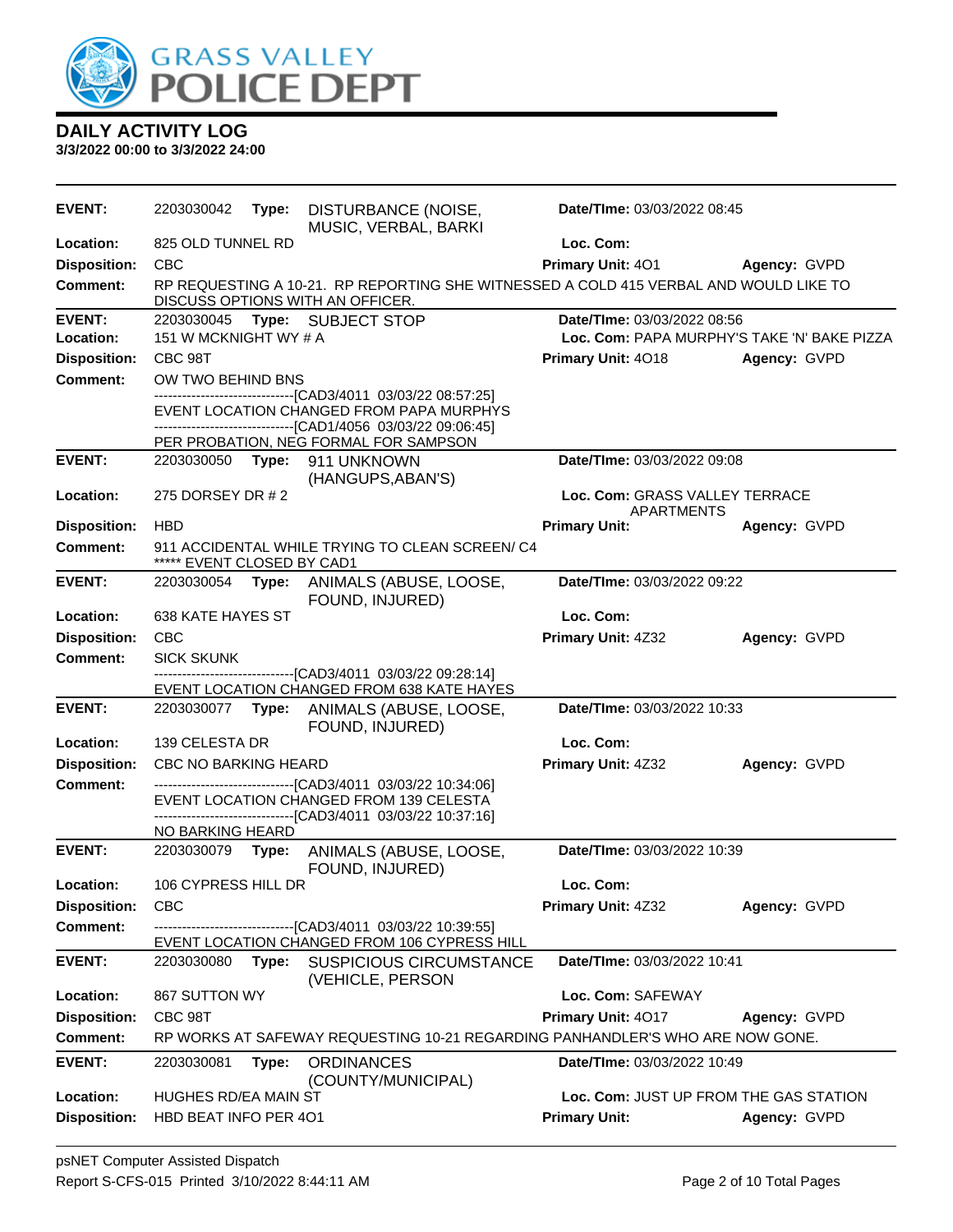

| <b>Comment:</b>     |                             | CONCERNED CITIZEN RPT'G TRASH ON SIDE OF ROAD<br>***** EVENT CLOSED BY CAD3 WITH COMMENT-BEAT INFO PER 401                                                                                                                                                                                        |                             |                                       |
|---------------------|-----------------------------|---------------------------------------------------------------------------------------------------------------------------------------------------------------------------------------------------------------------------------------------------------------------------------------------------|-----------------------------|---------------------------------------|
| <b>EVENT:</b>       | 2203030082<br>Type:         | 911 UNKNOWN<br>(HANGUPS, ABAN'S)                                                                                                                                                                                                                                                                  | Date/TIme: 03/03/2022 10:56 |                                       |
| Location:           | 123 COLFAX AV               |                                                                                                                                                                                                                                                                                                   | Loc. Com:                   |                                       |
| <b>Disposition:</b> | <b>HBD</b>                  |                                                                                                                                                                                                                                                                                                   | <b>Primary Unit:</b>        | Agency: GVPD                          |
| <b>Comment:</b>     | <b>ABANDON</b>              |                                                                                                                                                                                                                                                                                                   |                             |                                       |
|                     | ***** EVENT CLOSED BY CAD2  | -------------------------------[CAD2/3973 03/03/22 10:56:48]<br>ON CALL BACK RP ADVSIED UNK REASON/ACCIDENTAL, C4<br>--------------------------------[CAD2/3973 03/03/22 10:57:15]<br>EVENT LOCATION CHANGED FROM LAT: 39.21920100 LONG: -121.052352 GRASS VALLEY                                 |                             |                                       |
| <b>EVENT:</b>       |                             | 2203030087 Type: WELFARE CHECK                                                                                                                                                                                                                                                                    | Date/TIme: 03/03/2022 11:07 |                                       |
| Location:           | 129 IDAHO MARYLAND RD       |                                                                                                                                                                                                                                                                                                   | Loc. Com: SEARS             |                                       |
| <b>Disposition:</b> | CBC 98T                     |                                                                                                                                                                                                                                                                                                   | <b>Primary Unit: 401</b>    | Agency: GVPD                          |
| <b>Comment:</b>     | 0830 HOURS.                 | REPORTING MALE SUBJ THAT IS PASSED OUT IN BLK PRIMER HONDA ACCORD TO THE LEFT OF BUSINESS<br>IN THE PARKING LOT SEPARATED FROM BUSINESS. VEH SI PARKED NEXT TO A SILVER TRUCK. RP STATES<br>SUBJ IS NOT MOVING, UNK IF PASSED OUT OR 11-44 VEH AND SUBJ HAVE BEEN THERE SINCE APPROX              |                             |                                       |
| <b>EVENT:</b>       | 2203030096 Type:            | 911 UNKNOWN<br>(HANGUPS, ABAN'S)                                                                                                                                                                                                                                                                  | Date/TIme: 03/03/2022 11:50 |                                       |
| Location:           | 886 FREEMAN LN              |                                                                                                                                                                                                                                                                                                   | Loc. Com: DAVIS RESIDENCE   |                                       |
| <b>Disposition:</b> | <b>HBD</b>                  |                                                                                                                                                                                                                                                                                                   | <b>Primary Unit:</b>        | Agency: GVPD                          |
| <b>Comment:</b>     | ABANDON                     | --------------------------[CAD2/3973_03/03/22_11:50:39]                                                                                                                                                                                                                                           |                             |                                       |
|                     | ***** EVENT CLOSED BY CAD2  | ONLY HISTORY WITH NUMBER IS ACO CALL IN 2014<br>-------------------------------[CAD2/3973 03/03/22 12:03:04]<br>EVENT LOCATION CHANGED FROM LAT: 39.20058600 LONG: -121.056772 GRASS VALLEY<br>-------------------------------[CAD2/3973 03/03/22 12:03:22]<br>ON CALL BACK RP ADVISED ACCIDENTAL |                             |                                       |
| <b>EVENT:</b>       |                             |                                                                                                                                                                                                                                                                                                   | Date/TIme: 03/03/2022 11:56 |                                       |
| Location:           | 212 W MAIN ST               |                                                                                                                                                                                                                                                                                                   | Loc. Com: HOLBROOKE HOTEL   |                                       |
| <b>Disposition:</b> | <b>CBC</b>                  |                                                                                                                                                                                                                                                                                                   | <b>Primary Unit: 4017</b>   | Agency: GVPD                          |
| <b>Comment:</b>     |                             | -------------------------------[CAD1/4056 03/03/22 11:59:44]<br>EVENT LOCATION CHANGED FROM HOLBROOKE HOTEL                                                                                                                                                                                       |                             |                                       |
| <b>EVENT:</b>       |                             | 2203030102 Type: WELFARE CHECK                                                                                                                                                                                                                                                                    | Date/TIme: 03/03/2022 11:58 |                                       |
| Location:           | 304 HAZEL LN                |                                                                                                                                                                                                                                                                                                   | Loc. Com:                   |                                       |
| <b>Disposition:</b> | <b>CBC RETURNED HOME</b>    |                                                                                                                                                                                                                                                                                                   | <b>Primary Unit: 4018</b>   | Agency: GVPD                          |
| <b>Comment:</b>     |                             | RP REQUEST WELFARE CHECK ON HER FATHER. RP IS OUT OF TOWN AND CAN NOT GET AHOLD OF<br>FATHERS CAREGIVER. RP REQUEST 10-21 WHEN COMPLETE.<br>-------------------------------[4O18/MDT 03/03/22 12:22]<br>SUBJ DESCRIPTION: ELDERLY WMA, 508/150, GRY OVER BRN, LAST SEEN WEARING GRY/WHT CHECKERED |                             |                                       |
| <b>EVENT:</b>       | 2203030103 Type: FOLLOWUP   | SHIRT, BLK PANTS, BLK SHOES W/ WHT SOLES.                                                                                                                                                                                                                                                         | Date/TIme: 03/03/2022 12:07 |                                       |
| Location:           | 116 NEAL ST                 |                                                                                                                                                                                                                                                                                                   | <b>GRILL</b>                | Loc. Com: THIRSTY BARREL TAPHOUSE AND |
| <b>Disposition:</b> | <b>CBC</b>                  |                                                                                                                                                                                                                                                                                                   | <b>Primary Unit:</b>        | Agency: GVPD                          |
| <b>Comment:</b>     |                             | --------------------------[CAD1/4056_03/03/22 12:13:04]<br>EVENT LOCATION CHANGED FROM 116 NEAL ST                                                                                                                                                                                                |                             |                                       |
| <b>EVENT:</b>       | 2203030107                  | Type: 911 UNKNOWN                                                                                                                                                                                                                                                                                 | Date/TIme: 03/03/2022 12:10 |                                       |
| Location:           | 280 SIERRA COLLEGE DR # 120 | (HANGUPS, ABAN'S)                                                                                                                                                                                                                                                                                 | Loc. Com:                   |                                       |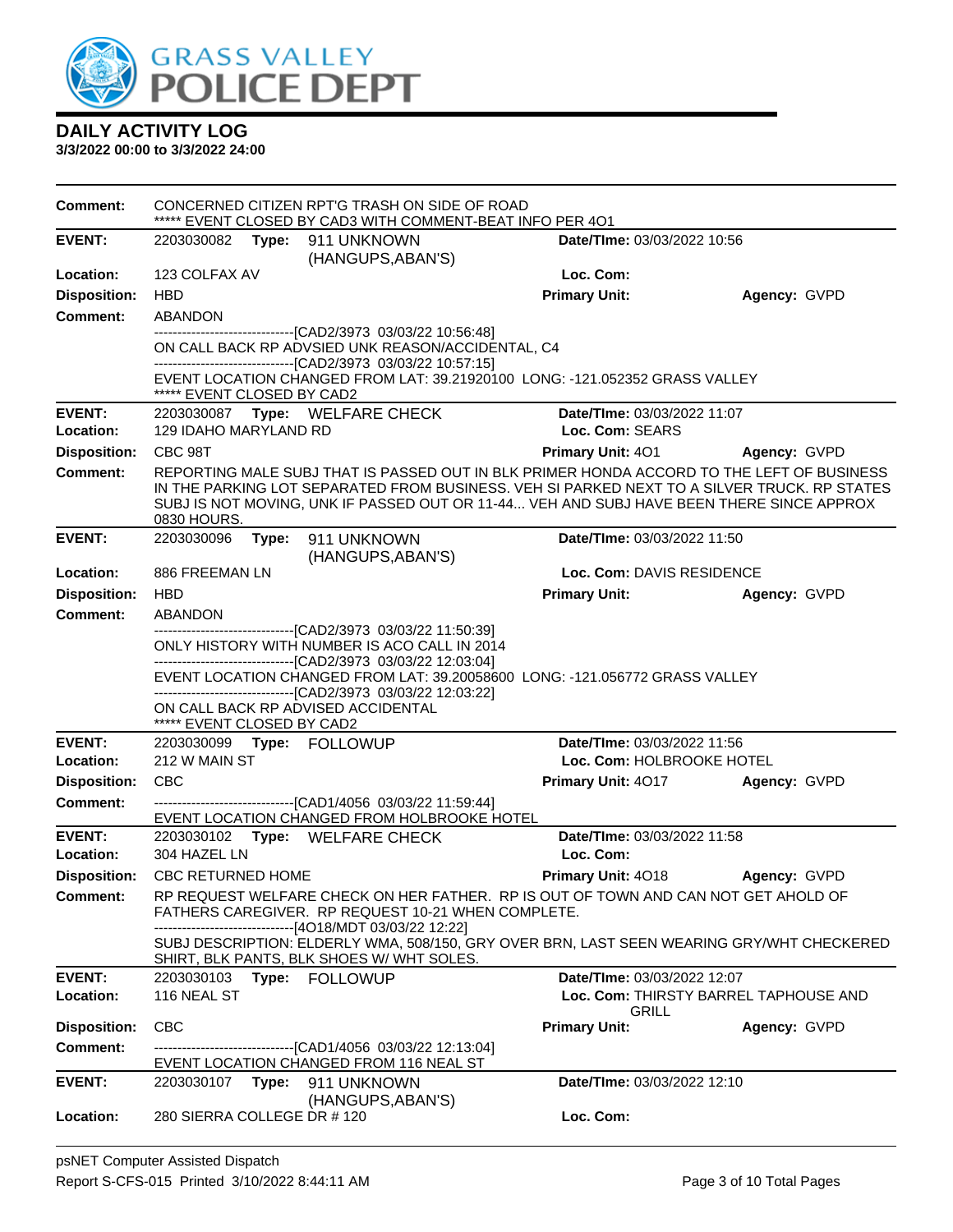

| <b>Disposition:</b>             | INF LOG PER 4S5                                                  |                                                                                                                                                                  | <b>Primary Unit:</b>                     | Agency: GVPD |
|---------------------------------|------------------------------------------------------------------|------------------------------------------------------------------------------------------------------------------------------------------------------------------|------------------------------------------|--------------|
| <b>Comment:</b>                 | ABANDON                                                          |                                                                                                                                                                  |                                          |              |
|                                 | HISTORY IS MULTIPLE 911                                          | --------------------------------[CAD2/3973 03/03/22 12:10:27]                                                                                                    |                                          |              |
|                                 |                                                                  | -------------------------------[CAD2/3973_03/03/22 12:11:52]                                                                                                     |                                          |              |
|                                 |                                                                  | ON CALL BACK LINE RINGS MULTIPLE TIMES WITH NO ANSWER AND NO OPTION TO LEAVE MESSAGE<br>***** EVENT CLOSED BY CAD1 WITH COMMENT-LOG PER 4S5                      |                                          |              |
| <b>EVENT:</b>                   | 2203030113 Type: ALL OTHERS                                      |                                                                                                                                                                  | Date/TIme: 03/03/2022 12:46              |              |
| Location:                       | <b>GRASS VALLEY</b>                                              |                                                                                                                                                                  | Loc. Com:                                |              |
| <b>Disposition:</b>             | <b>CBC</b>                                                       |                                                                                                                                                                  | <b>Primary Unit: 4017</b>                | Agency: GVPD |
| <b>Comment:</b>                 |                                                                  | RP REQG 10-21, FRIEND HAS BEEN HAVING MENTAL HEALTH ISSUES LATELY AND IS LIKELY GOING TO GET<br>A FELONY WARRANT IF HE MISSES HIS COURT DATE TOMORROW IN SO CAL. |                                          |              |
| <b>EVENT:</b>                   | 2203030114<br>Type:                                              | CITIZEN ASSIST (CIVIL<br>STANDBY'S, LOCKOUT                                                                                                                      | Date/TIme: 03/03/2022 12:48              |              |
| Location:                       | 1262 SUTTON WY                                                   |                                                                                                                                                                  | Loc. Com: HOSPITALITY HOUSE 530 271 7144 |              |
| <b>Disposition:</b>             | <b>CBC</b>                                                       |                                                                                                                                                                  | <b>Primary Unit: 4S5</b>                 | Agency: GVPD |
| <b>Comment:</b>                 | <b>CLEARANCE</b>                                                 |                                                                                                                                                                  |                                          |              |
| <b>EVENT:</b>                   | 2203030116                                                       | Type: ALL OTHERS                                                                                                                                                 | Date/TIme: 03/03/2022 12:59              |              |
| Location:                       | 129 S AUBURN ST                                                  |                                                                                                                                                                  | Loc. Com: GRASS VALLEY POLICE DEPARTMENT |              |
| <b>Disposition:</b><br>Case No: | <b>RPT RPT TAKEN</b>                                             |                                                                                                                                                                  | Primary Unit: 4D13                       | Agency: GVPD |
| <b>Comment:</b>                 | G2200559                                                         | -------------------------------[CAD3/4011 03/03/22 12:59:07]                                                                                                     |                                          |              |
|                                 |                                                                  | ISSUED CASE# G2200559 FOR AGENCY GVPD by UNIT 4D13                                                                                                               |                                          |              |
|                                 |                                                                  | -------------------------------[CAD3/4011 03/03/22 12:59:13]                                                                                                     |                                          |              |
| <b>EVENT:</b>                   | EVENT LOCATION CHANGED FROM GVPD<br>2203030122 Type: FOOT PATROL |                                                                                                                                                                  | Date/TIme: 03/03/2022 13:33              |              |
| Location:                       | 600 BLK IDAHO MARYLAND                                           |                                                                                                                                                                  | Loc. Com:                                |              |
| <b>Disposition:</b>             | <b>CBC</b>                                                       |                                                                                                                                                                  | Primary Unit: 4017                       | Agency: GVPD |
| <b>Comment:</b>                 | DIRT TURNOUT BY CREEK                                            |                                                                                                                                                                  |                                          |              |
| <b>EVENT:</b>                   | 2203030126                                                       | Type: TRAFFIC ACCIDENT                                                                                                                                           | Date/TIme: 03/03/2022 13:47              |              |
| Location:                       | 280 SIERRA COLLEGE DR                                            |                                                                                                                                                                  | Loc. Com:                                |              |
| <b>Disposition:</b>             | <b>RPT</b>                                                       |                                                                                                                                                                  | <b>Primary Unit: 401</b>                 | Agency: GVPD |
| Case No:                        | G2200560                                                         |                                                                                                                                                                  |                                          |              |
| Comment:                        |                                                                  | SOMEONE ADVISED RP THAT A TRUCK HIT HER FLEET VEH. REQG RPT.                                                                                                     |                                          |              |
|                                 |                                                                  | THE SUSPECT TRUCK IS STILL THERE, THE SUBJ POSS AT A DR APPT.                                                                                                    |                                          |              |
|                                 |                                                                  | RP IN SILV CHEVY EQUINOX, SU VEH IS A WHI CHEVY PICK UP                                                                                                          |                                          |              |
|                                 |                                                                  | -------------------------------[CAD3/4011 03/03/22 13:49:00]                                                                                                     |                                          |              |
|                                 |                                                                  | WHILE LL, THE SU IS COMING OUT TO HIS VEH. RP DOES NOT FEEL COMFORTABLE CONTACTING THE SU.                                                                       |                                          |              |
|                                 | SUSPECT LP #4R22051                                              | -------------------------------[CAD1/4056 03/03/22 14:11:46]                                                                                                     |                                          |              |
|                                 |                                                                  | ISSUED CASE# G2200560 FOR AGENCY GVPD by UNIT 4O1                                                                                                                |                                          |              |
| <b>EVENT:</b>                   |                                                                  | 2203030131 Type: THEFT (GRAND, PETTY, FROM<br>MERCHANT)                                                                                                          | Date/TIme: 03/03/2022 14:04              |              |
| Location:                       | 210 SUTTON WY # 205                                              |                                                                                                                                                                  | Loc. Com:                                |              |
| <b>Disposition:</b>             | <b>CBC</b>                                                       |                                                                                                                                                                  | Primary Unit: 4K6                        | Agency: GVPD |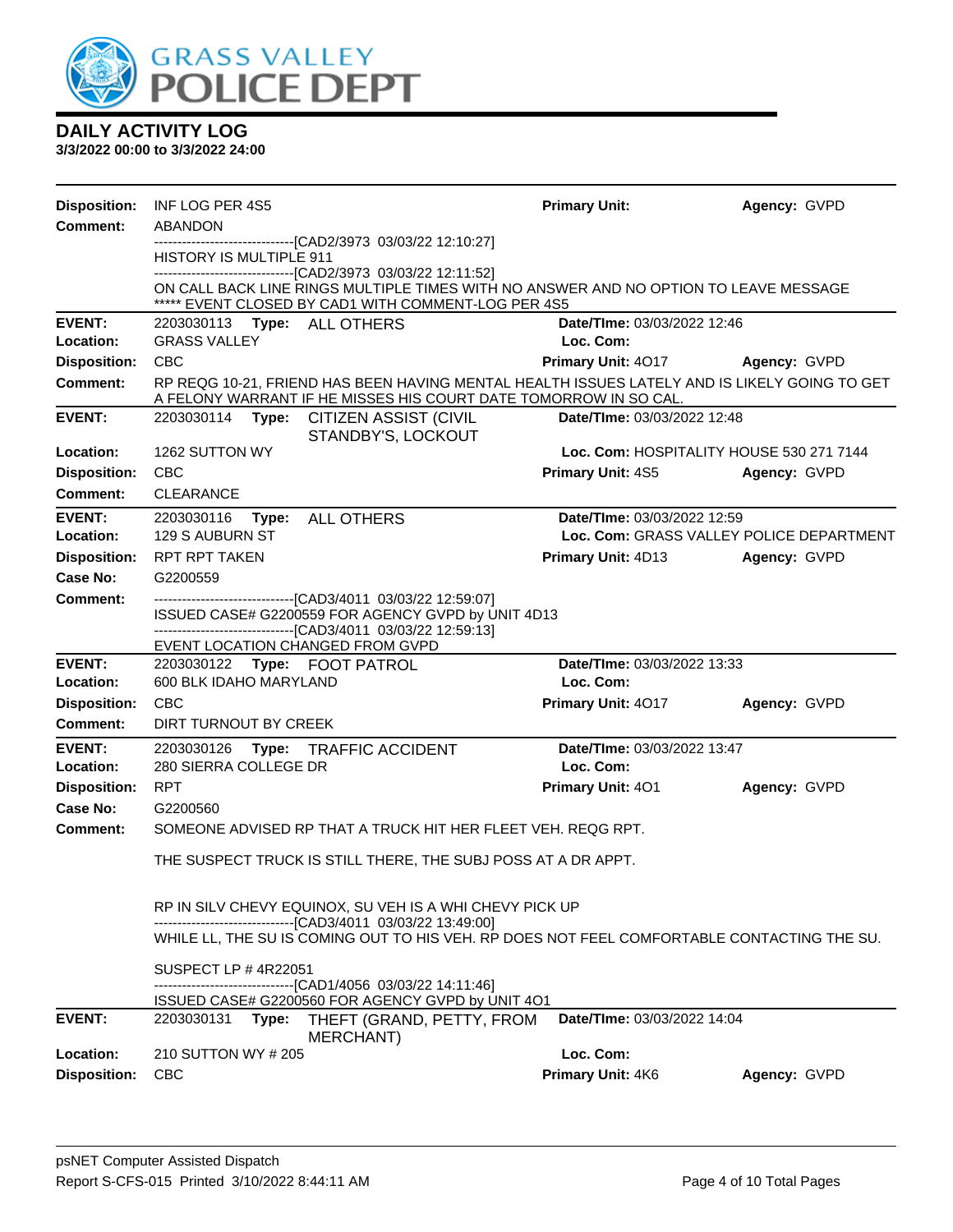

| <b>Comment:</b>     |                                                    | RP AT GVPD REF FRIEND WITHOLDING SOME OF RPS PROPERTY.                                                                                                   |                                          |              |  |
|---------------------|----------------------------------------------------|----------------------------------------------------------------------------------------------------------------------------------------------------------|------------------------------------------|--------------|--|
|                     |                                                    | --------------------------------[CAD3/4011 03/03/22 14:06:19]<br>WHILE LL, RP STATING SHE HAS AN APPT AT 1430 HRS, REQG A 10-21 AFTER 1445HRS            |                                          |              |  |
|                     |                                                    | ------------------------------[4K6/MDT 03/03/22 14:51]                                                                                                   |                                          |              |  |
|                     | 21 MSG LEFT FOR RP                                 |                                                                                                                                                          |                                          |              |  |
|                     |                                                    | ---------------------------------[4K6/MDT 03/03/22 15:03]<br>CIVIL ISSUE. RP LEFT PROPERTY AT RESIDENCE IN JUNE 2021 AND IS NOW IN DISPUTE WITH RESIDENT |                                          |              |  |
|                     |                                                    | OVER THE PROPERTY. RP REFERRED TO SMALL CLAIMS COURT.                                                                                                    |                                          |              |  |
|                     |                                                    |                                                                                                                                                          |                                          |              |  |
| <b>EVENT:</b>       | <b>CBC</b><br>2203030138                           |                                                                                                                                                          | Date/TIme: 03/03/2022 14:30              |              |  |
| Location:           | 317 NO CHURCH ST # A                               | Type: VEH CITES, VIN, TOWS, DUI                                                                                                                          | Loc. Com:                                |              |  |
| <b>Disposition:</b> | CBC TAGGED FOR 72HR REMOVAL                        |                                                                                                                                                          | Primary Unit: 4018                       | Agency: GVPD |  |
| <b>Comment:</b>     |                                                    | RP RPTG A GRY KIA SPORT PARKED IN FRONT OF RPS RES FOR APPROX A WEEK.                                                                                    |                                          |              |  |
| <b>EVENT:</b>       | 2203030139<br>Type:                                | ANIMALS (ABUSE, LOOSE,                                                                                                                                   | Date/TIme: 03/03/2022 14:37              |              |  |
| Location:           | 123 INDEPENDENCE CT                                | FOUND, INJURED)                                                                                                                                          | Loc. Com:                                |              |  |
| <b>Disposition:</b> | CBC NO BARKING HEARD                               |                                                                                                                                                          | Primary Unit: 4Z32                       | Agency: GVPD |  |
| <b>Comment:</b>     |                                                    | -------------------------------[CAD1/4056 03/03/22 14:37:34]                                                                                             |                                          |              |  |
|                     |                                                    | EVENT LOCATION CHANGED FROM 123 INDEPENDENCE CT                                                                                                          |                                          |              |  |
| <b>EVENT:</b>       |                                                    | 2203030140 Type: GRAND THEFT AUTO                                                                                                                        | Date/TIme: 03/03/2022 14:38              |              |  |
| Location:           | 129 S AUBURN ST                                    |                                                                                                                                                          | Loc. Com: GRASS VALLEY POLICE DEPARTMENT |              |  |
| <b>Disposition:</b> | <b>RPT</b>                                         |                                                                                                                                                          | Primary Unit: 4D13                       | Agency: GVPD |  |
| Case No:            | G2200561                                           |                                                                                                                                                          |                                          |              |  |
| <b>Comment:</b>     |                                                    | RP IN GVPD LOBBY, SPANISH SPEAKING, REPORTING 10851<br>---------------------------------[CAD2/3973 03/03/22 15:01:03]                                    |                                          |              |  |
|                     | ISSUED CASE# G2200561 FOR AGENCY GVPD by UNIT 4D13 |                                                                                                                                                          |                                          |              |  |
|                     |                                                    | --------------------------------[CAD2/3973 03/03/22 15:05:08]<br>PER 4D13-- ENTER INTO SVS AND ISSUE BOLO                                                |                                          |              |  |
|                     |                                                    | --------------------------------[CAD2/3973 03/03/22 15:11:23]                                                                                            |                                          |              |  |
|                     | FCN/3702206203515                                  |                                                                                                                                                          |                                          |              |  |
|                     | <b>BOLO ISSUED</b>                                 | --------------------------------[CAD2/3973 03/03/22 15:13:09]                                                                                            |                                          |              |  |
|                     |                                                    | --------------------------------[CAD2/3973 03/03/22 15:17:25]<br>ERROR MADE ON VEH ENTRY, ENTRY DELETED                                                  |                                          |              |  |
|                     | VEH RE ENTERED // FCN/3702206203620                | -------------------------------[CAD2/3973 03/03/22 15:28:30]                                                                                             |                                          |              |  |
|                     |                                                    | -------------------------------[CAD2/3973 03/04/22 09:24:37]                                                                                             |                                          |              |  |
|                     |                                                    | RECEIVED HIT FROM DOJ INDICATING THE ENTRY WAS INCORRECT FOR THE VMO ENTRY CANCELLED                                                                     |                                          |              |  |
|                     | TO BE RE-ENTERED                                   | --------------------------------[CAD2/3973 03/04/22 09:32:02]                                                                                            |                                          |              |  |
|                     | VEH RE-ENTERED FCN/3702206301559                   |                                                                                                                                                          |                                          |              |  |
| <b>EVENT:</b>       | 2203030143<br>Type:                                | <b>SUSPICIOUS CIRCUMSTANCE</b><br>(VEHICLE, PERSON                                                                                                       | Date/TIme: 03/03/2022 14:47              |              |  |
| Location:           | 120 YUBA RIVER CT                                  |                                                                                                                                                          | Loc. Com: TRACTOR SUPPLY                 |              |  |
| <b>Disposition:</b> | <b>CBC</b>                                         |                                                                                                                                                          | <b>Primary Unit: 401</b>                 | Agency: GVPD |  |
| <b>Comment:</b>     |                                                    | 911 SUBJ WAS TAKING A TON OF PACKAGES OUT OF A BEAT UP SILV HONDA CIVIC, CURRENTLY IN THE<br>FIELD W/ ALL THE PACKAGES IN A SHOPPING CART                |                                          |              |  |
|                     |                                                    | TWO MALE SUBJS, APPROX 30-35 YO, ONE BALDING W/ A HAT AND GLASSES                                                                                        |                                          |              |  |
|                     | OTHER SUBJ HAS A LOT OF FACIAL HAIR                |                                                                                                                                                          |                                          |              |  |
|                     |                                                    | --------------------------------[CAD3/4011 03/03/22 14:47:59]<br>SUBJS IN THE FIELD BTWN TRACTOR SUPPLY AND SPIRIT HOUSE                                 |                                          |              |  |
|                     |                                                    |                                                                                                                                                          |                                          |              |  |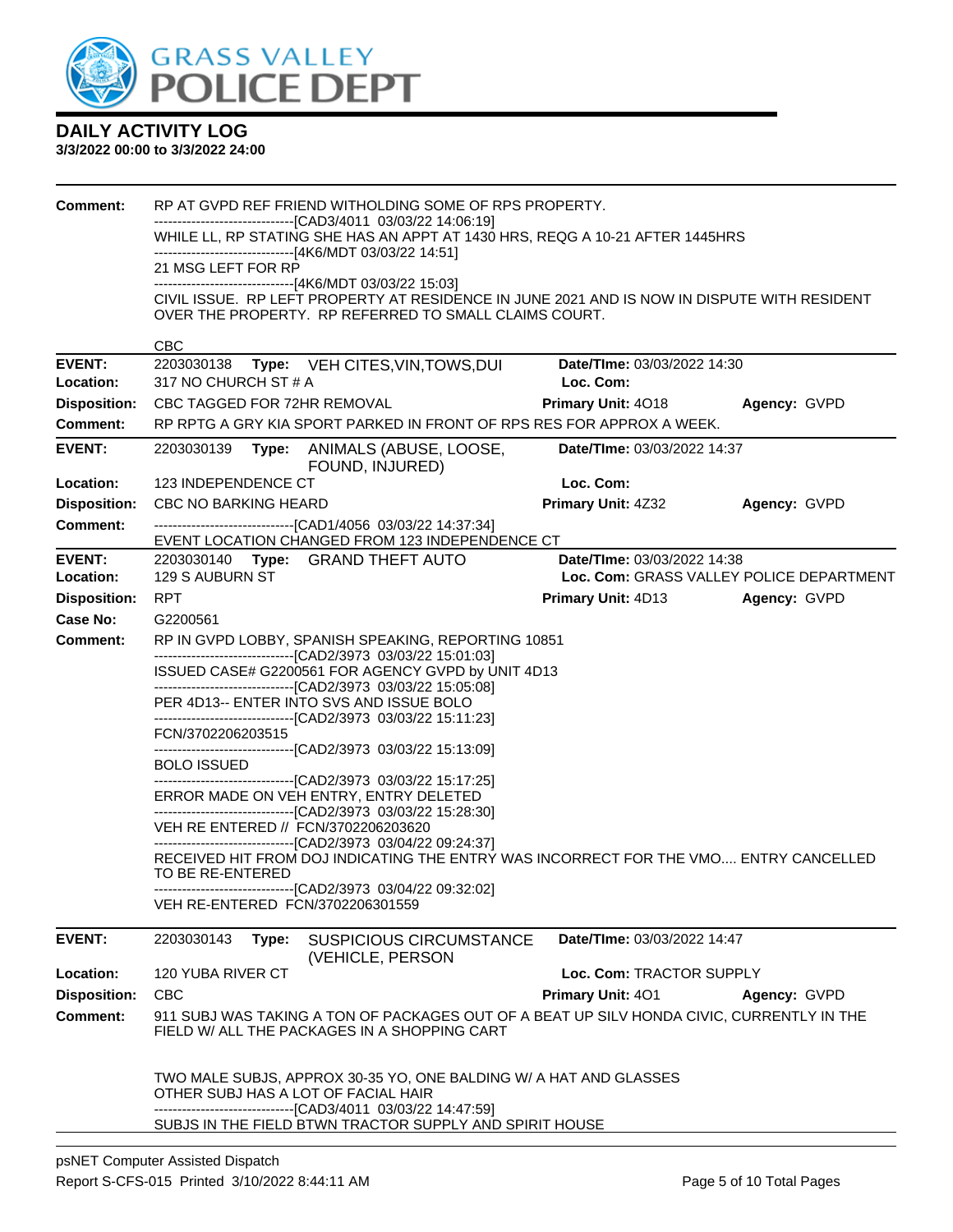

| <b>EVENT:</b>                    | 2203030146                            |       | Type: ANIMALS (ABUSE, LOOSE,<br>FOUND, INJURED)                                                                                                                                                                | Date/TIme: 03/03/2022 14:54                          |                                  |
|----------------------------------|---------------------------------------|-------|----------------------------------------------------------------------------------------------------------------------------------------------------------------------------------------------------------------|------------------------------------------------------|----------------------------------|
| Location:                        | 139 CELESTA DR                        |       |                                                                                                                                                                                                                | Loc. Com:                                            |                                  |
| <b>Disposition:</b>              | <b>CBC NO BARKING HEARD</b>           |       |                                                                                                                                                                                                                | Primary Unit: 4Z32                                   | Agency: GVPD                     |
| <b>Comment:</b>                  |                                       |       | -------------------------------[CAD1/4056 03/03/22 14:54:41]<br>EVENT LOCATION CHANGED FROM 139 CELESTA                                                                                                        |                                                      |                                  |
| <b>EVENT:</b>                    |                                       |       | 2203030148 Type: ANIMALS (ABUSE, LOOSE,<br>FOUND, INJURED)                                                                                                                                                     | Date/TIme: 03/03/2022 14:59                          |                                  |
| <b>Location:</b>                 | 235 CYPRESS HILL DR                   |       |                                                                                                                                                                                                                | Loc. Com:                                            |                                  |
| <b>Disposition:</b>              | <b>CBC NO BARKING HEARD</b>           |       |                                                                                                                                                                                                                | Primary Unit: 4Z32                                   | Agency: GVPD                     |
| <b>Comment:</b>                  |                                       |       | -------------------------------[CAD1/4056_03/03/22_15:00:18]<br>EVENT LOCATION CHANGED FROM 235 CYPRESS HILL                                                                                                   |                                                      |                                  |
| <b>EVENT:</b>                    |                                       |       | 2203030153 Type: FOLLOWUP                                                                                                                                                                                      | Date/TIme: 03/03/2022 15:52                          |                                  |
| Location:                        | 235 S AUBURN ST                       |       |                                                                                                                                                                                                                |                                                      | Loc. Com: FAMILY RESOURCE CENTER |
| <b>Disposition:</b>              | CBC 98M                               |       |                                                                                                                                                                                                                | <b>Primary Unit: 4K6</b>                             | Agency: GVPD                     |
| <b>Comment:</b>                  |                                       |       | RP FOUND HER PURSE, REQG TO CANCEL HER CASE                                                                                                                                                                    |                                                      |                                  |
|                                  |                                       |       | REF CASE # G2200536 TAKEN BY 4O23<br>-------------------------------[CAD3/4011 03/03/22 15:52:43]<br>EVENT LOCATION CHANGED FROM GRASS VALLEY<br>--------------------------------[CAD3/4011_03/03/22_15:52:50] |                                                      |                                  |
|                                  |                                       |       | EVENT LOCATION CHANGED FROM 235 S AUBURN ST                                                                                                                                                                    |                                                      |                                  |
|                                  | RECEIVE CALLS AT THIS TIME"           |       | -------------------------------[4K6/MDT 03/03/22 16:03]<br>DID MY RP BY CHANCE INDICATE HOW I COULD GET IN TOUCH WITH HER? HER PHONE "IS NOT ABLE TO                                                           |                                                      |                                  |
|                                  |                                       |       | --------------------------------[4K6/MDT 03/03/22 16:15]<br>ATC RP BY 21, PHONE APPEARS DISCONNECTED. MESSAGE SENT TO 4023 TO UPDATE HIS CASE.                                                                 |                                                      |                                  |
|                                  |                                       |       |                                                                                                                                                                                                                |                                                      |                                  |
|                                  | CBC                                   |       |                                                                                                                                                                                                                |                                                      |                                  |
| <b>EVENT:</b>                    | 2203030154                            |       | Type: 911 UNKNOWN<br>(HANGUPS, ABAN'S)                                                                                                                                                                         | Date/TIme: 03/03/2022 15:53                          |                                  |
| <b>Location:</b>                 |                                       |       | LAT: 39.23735400 LONG: -121.037932                                                                                                                                                                             | Loc. Com:                                            |                                  |
| <b>Disposition:</b>              | <b>HBD</b>                            |       |                                                                                                                                                                                                                | <b>Primary Unit:</b>                                 | Agency: GVPD                     |
| <b>Comment:</b>                  | 911 OPEN LINE.                        |       |                                                                                                                                                                                                                |                                                      |                                  |
|                                  | ***** EVENT CLOSED BY CAD1            |       | -------------------------------[CAD3/4011 03/03/22 15:54:01]<br>NEG ANSWER ON CALL BACK, VM LEFT                                                                                                               |                                                      |                                  |
| <b>EVENT:</b>                    |                                       |       | 2203030158 Type: DISTURBANCE (NOISE,<br>MUSIC, VERBAL, BARKI                                                                                                                                                   | Date/TIme: 03/03/2022 16:05                          |                                  |
| <b>Location:</b>                 | 104 1/2 MAINHART DR                   |       |                                                                                                                                                                                                                | Loc. Com:                                            |                                  |
| <b>Disposition:</b>              | <b>CBC</b>                            |       |                                                                                                                                                                                                                | <b>Primary Unit: 4K6</b>                             | Agency: GVPD                     |
| <b>Comment:</b>                  | LOUD.                                 |       | NEIGHBOR THREW A ROCK AT RPS WINDOW, BANGED ON HIS DOOR, AND YELLED AT RP FOR BEING TOO                                                                                                                        |                                                      |                                  |
|                                  | REQG 10-21                            |       | -------------------------------[CAD3/4011 03/03/22 16:05:08]                                                                                                                                                   |                                                      |                                  |
|                                  |                                       |       | -------------------------------[4K6/MDT 03/03/22 16:22]<br>RP REQ LOG ENTRY AT THIS TIME, AS HE HAS ALREADY REPORTED IT TO HIS LANDLORD.                                                                       |                                                      |                                  |
|                                  | <b>CBC</b>                            |       |                                                                                                                                                                                                                |                                                      |                                  |
| <b>EVENT:</b>                    | 2203030165                            | Type: | <b>SUSPICIOUS CIRCUMSTANCE</b><br>(VEHICLE, PERSON                                                                                                                                                             | Date/TIme: 03/03/2022 16:26                          |                                  |
| Location:<br><b>Disposition:</b> | 1381 E MAIN ST<br>ARA AR BOOKED 11550 |       |                                                                                                                                                                                                                | Loc. Com: STATION HOUSE LIQUORS<br>Primary Unit: 401 |                                  |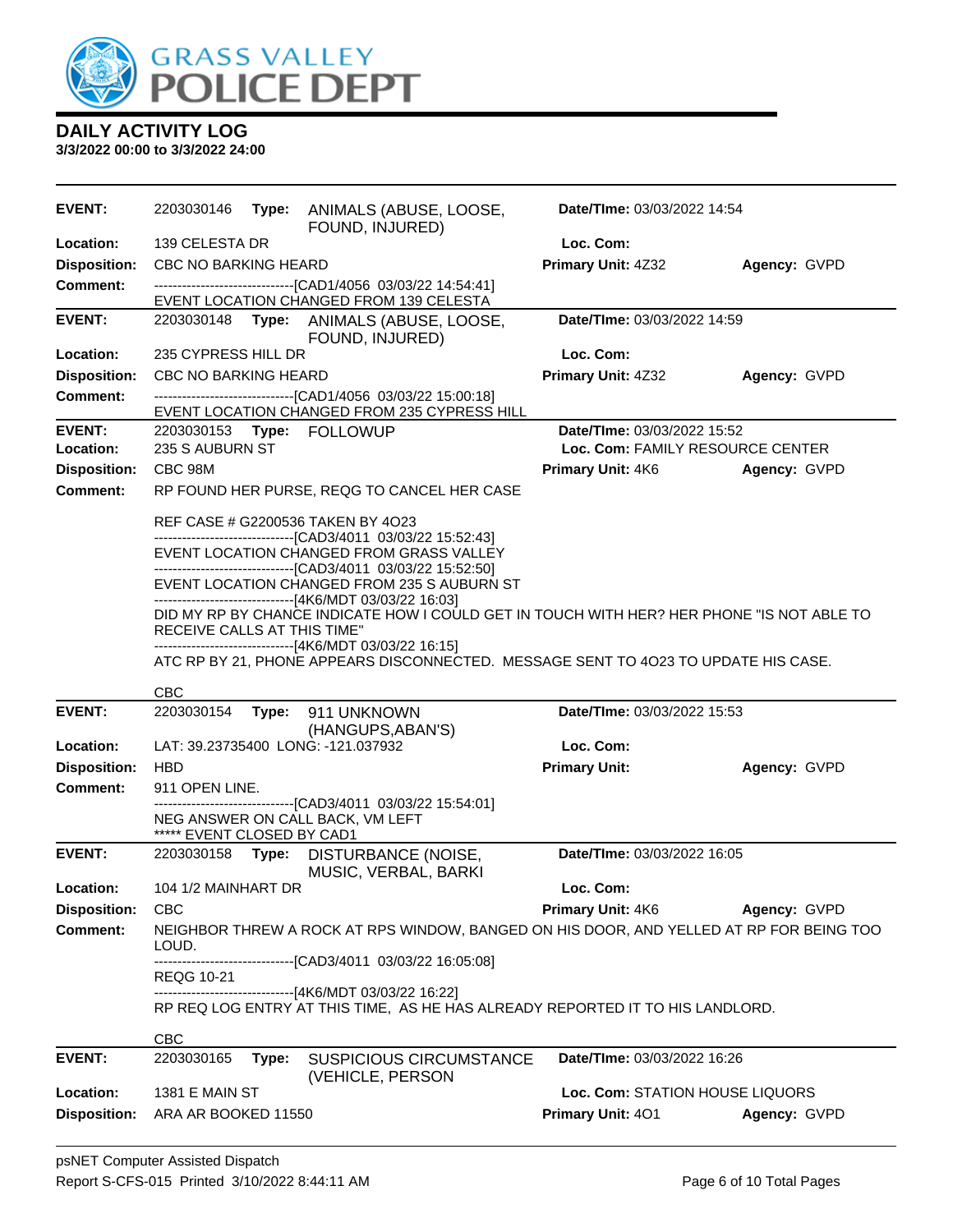

| Case No:            | G2200562                                                                                 |       |                                                                                                                                                                        |                             |                                                       |
|---------------------|------------------------------------------------------------------------------------------|-------|------------------------------------------------------------------------------------------------------------------------------------------------------------------------|-----------------------------|-------------------------------------------------------|
| Comment:            | RP REPORTING MALE SUBJECT WEARING BLK CLOTHING WALKING IN AND OUT OF TRAFFIC AND HITTING |       |                                                                                                                                                                        |                             |                                                       |
|                     | <b>VEHICLES</b>                                                                          |       | ------------------------------[CAD1/4056_03/03/22 16:42:18]                                                                                                            |                             |                                                       |
|                     |                                                                                          |       | ISSUED CASE# G2200562 FOR AGENCY GVPD by UNIT 4O1                                                                                                                      |                             |                                                       |
| <b>EVENT:</b>       | 2203030166                                                                               |       | Type: FOLLOWUP                                                                                                                                                         | Date/TIme: 03/03/2022 16:31 |                                                       |
| Location:           | <b>GRASS VALLEY</b>                                                                      |       |                                                                                                                                                                        | Loc. Com:                   |                                                       |
| <b>Disposition:</b> |                                                                                          |       | CBC RP WILL TALK TO SOMEONE TOMORROW                                                                                                                                   | Primary Unit: 4K6           | Agency: GVPD                                          |
| <b>Comment:</b>     |                                                                                          |       | REQ 10-21 REF FOLLOWUP FROM CASE G2200506                                                                                                                              |                             |                                                       |
| <b>EVENT:</b>       | 2203030168                                                                               | Type: | <b>SUSPICIOUS CIRCUMSTANCE</b><br>(VEHICLE, PERSON                                                                                                                     | Date/TIme: 03/03/2022 16:45 |                                                       |
| Location:           | 210 SUTTON WY                                                                            |       |                                                                                                                                                                        | Loc. Com:                   |                                                       |
| <b>Disposition:</b> |                                                                                          |       | CBC JUST BB GUN, PUTTING IT AWAY                                                                                                                                       | Primary Unit: 4S5           | Agency: GVPD                                          |
| Comment:            |                                                                                          |       | RP REPORTING A MALE SUBJ JUST WALKED IFO THE APARTMENT COMPLEX ON THE MAIN SIDEWALK<br>CARRYING A SHOT GUN SUBJ IS HMA// NFI SUBJ ALSO WALKING WITH A JUV APPROX 5 YOA |                             |                                                       |
| <b>EVENT:</b>       | 2203030169                                                                               |       | Type: ALL OTHERS                                                                                                                                                       | Date/TIme: 03/03/2022 16:55 |                                                       |
| Location:           | <b>129 S AUBURN ST</b>                                                                   |       |                                                                                                                                                                        |                             | Loc. Com: GRASS VALLEY POLICE DEPARTMENT              |
| <b>Disposition:</b> | <b>CBC</b>                                                                               |       |                                                                                                                                                                        | <b>Primary Unit: 4K6</b>    | Agency: GVPD                                          |
| <b>Comment:</b>     |                                                                                          |       | DVSAC TOLD RP THAT THEY PAID FOR A ROOM FOR RP TO STAY AT HOWEVER WHEN RP GOT THERE,<br>THEY STATED THEYVE NEVER HEARD OF HER. AT GVPD FOR CTC                         |                             |                                                       |
| <b>EVENT:</b>       |                                                                                          |       |                                                                                                                                                                        | Date/TIme: 03/03/2022 17:45 |                                                       |
| Location:           | 225 S AUBURN ST                                                                          |       |                                                                                                                                                                        | <b>CHARTER</b>              | Loc. Com: HENNESSY SCHOOL / GRASS VALLEY              |
| <b>Disposition:</b> | CBC 98M                                                                                  |       |                                                                                                                                                                        | <b>Primary Unit: 4K6</b>    | Agency: GVPD                                          |
| Comment:            |                                                                                          |       | 911 JUVS THREATENED TO ASSULT RP. LEFT ON FOOT DOT TOWARD SAFEWAY. APPROX 20 JUVS.                                                                                     |                             |                                                       |
|                     |                                                                                          |       | DEMANDING THE JUVS BE ARRESTED.                                                                                                                                        |                             |                                                       |
|                     |                                                                                          |       |                                                                                                                                                                        |                             |                                                       |
|                     |                                                                                          |       | -------------------------------[4K6/MDT 03/03/22 18:16]                                                                                                                |                             |                                                       |
|                     |                                                                                          |       | CTC MADE W/ RP. NEG 422. AREA CHECK MADE FOR JUVS WHO WERE GOA. VIDEO OF INCIDENT<br>FORWARDED TO 403 FOR FOLLOWUP.                                                    |                             |                                                       |
|                     |                                                                                          |       |                                                                                                                                                                        |                             |                                                       |
| <b>EVENT:</b>       | <b>CBC</b><br>2203030181                                                                 | Type: | <b>SUSPICIOUS CIRCUMSTANCE</b>                                                                                                                                         | Date/TIme: 03/03/2022 18:17 |                                                       |
| Location:           | 1000 PLAZA DR                                                                            |       | (VEHICLE, PERSON                                                                                                                                                       |                             |                                                       |
| <b>Disposition:</b> | <b>CBC</b>                                                                               |       |                                                                                                                                                                        | Primary Unit: 4K6           | Loc. Com: SIERRA CENTRAL CREDIT UNION<br>Agency: GVPD |
| <b>Comment:</b>     | ATM                                                                                      |       | RPTG TRANSIENT SUBJ IN FRONT OF ATM. RP STATING IT MAKES PEOPLE UNCOMFORTABLE TO USE THAT                                                                              |                             |                                                       |
|                     |                                                                                          |       |                                                                                                                                                                        |                             |                                                       |
|                     |                                                                                          |       | LSW BLU/ GRN JACKET AND A BEANIE                                                                                                                                       | Date/TIme: 03/03/2022 18:23 |                                                       |
| <b>EVENT:</b>       | 2203030182                                                                               | Type: | 911 UNKNOWN<br>(HANGUPS, ABAN'S)                                                                                                                                       |                             |                                                       |
| Location:           | EA MAIN ST/SO AUBURN ST                                                                  |       |                                                                                                                                                                        | Loc. Com:                   |                                                       |
| <b>Disposition:</b> | <b>HBD</b>                                                                               |       |                                                                                                                                                                        | <b>Primary Unit:</b>        | Agency: GVPD                                          |
| <b>Comment:</b>     | 911 ACCIDENTAL, C4<br>EVENT CLOSED BY CAD3                                               |       |                                                                                                                                                                        |                             |                                                       |
| <b>EVENT:</b>       | 2203030184                                                                               | Type: | DISTURBANCE (NOISE,<br>MUSIC, VERBAL, BARKI                                                                                                                            | Date/TIme: 03/03/2022 18:25 |                                                       |
| Location:           | 632 SO AUBURN ST                                                                         |       |                                                                                                                                                                        | Loc. Com:                   |                                                       |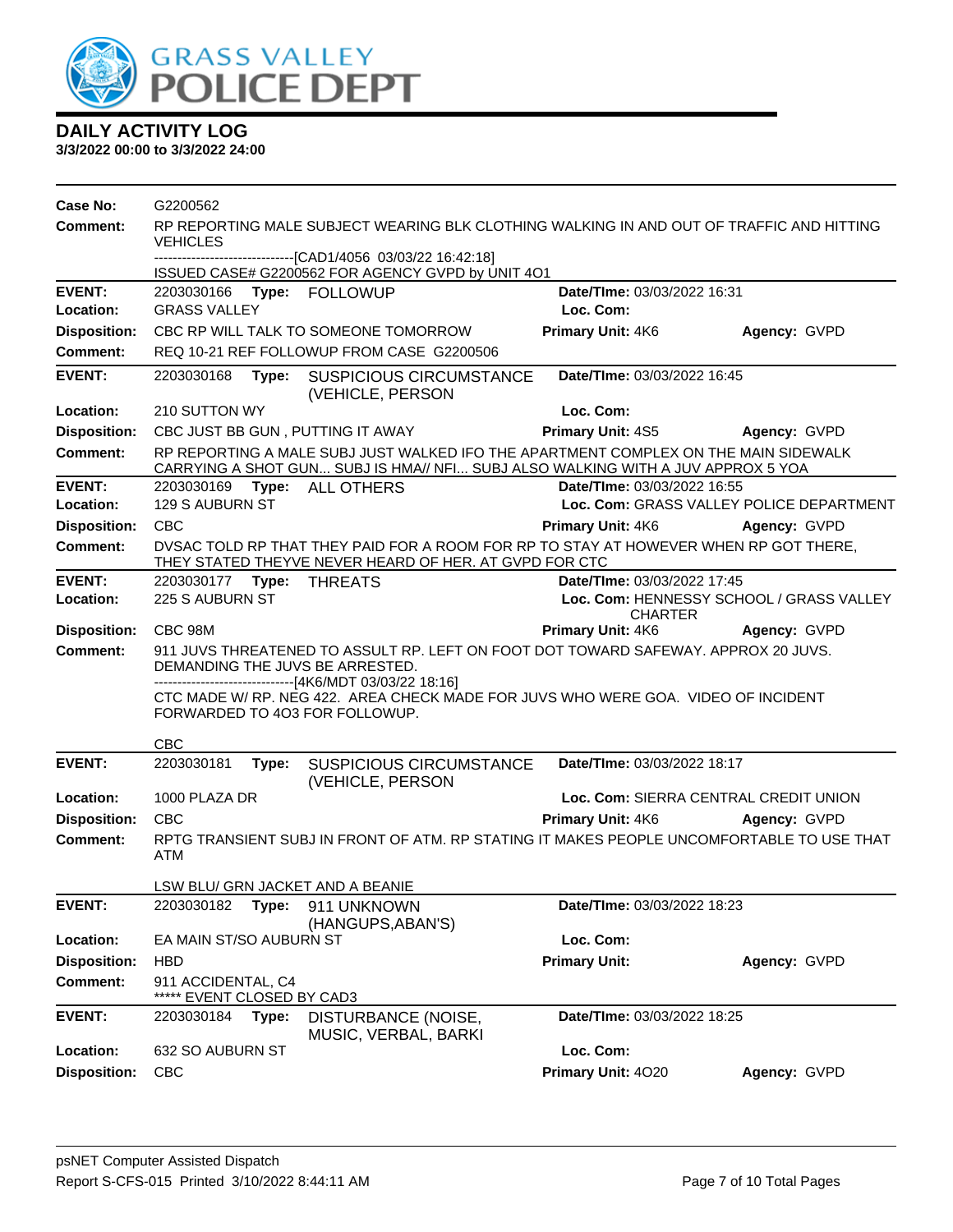

| <b>Comment:</b>     | RP REQ 10-21 REF HARASSMENT FROM EX                                                                                                                                                                                                                                                                                                                           |                                                     |              |
|---------------------|---------------------------------------------------------------------------------------------------------------------------------------------------------------------------------------------------------------------------------------------------------------------------------------------------------------------------------------------------------------|-----------------------------------------------------|--------------|
|                     | ------------------------------[4O20/MDT 03/03/22 20:23]<br>10-21 CONT MADE W/ RP WHO ADVISED OF SU CONTINUOUSLY HARASSING RP AND RP"S CHILDREN. RP<br>NOT REQ"G RPT AT THIS TIME. RP REQ"D ME TO CONT SU VIA 10-21. PENDING CONT. RP EDUCATED ON RO<br>PROCESS.                                                                                               |                                                     |              |
| <b>EVENT:</b>       | 2203030190<br>Type: ALCOHOL RELATED<br>(EXCEPTION OF DUI)                                                                                                                                                                                                                                                                                                     | Date/TIme: 03/03/2022 19:04                         |              |
| Location:           | 1851 EA MAIN ST                                                                                                                                                                                                                                                                                                                                               | Loc. Com: BURGER KING                               |              |
| <b>Disposition:</b> | ARA A/B AND 273.6                                                                                                                                                                                                                                                                                                                                             | Primary Unit: 4K6                                   | Agency: GVPD |
| <b>Case No:</b>     | G2200563                                                                                                                                                                                                                                                                                                                                                      |                                                     |              |
| <b>Comment:</b>     | 911 CALLER REPORTING HBD XRAY WITH CHILD IN VEH PARKED IFO BUSINESS. CAME THROUGH DRIVE<br>THROUGH, SPEECH WAS IMPARED, STAFF GOT HER TO PARK ON SIDE OF BUSINESS. XRAY IN SIL SEDAN<br>UNK MAKE PARKED ON SIDE OF BUSINESS, 1 SPOT AWAY FROM RP'S SIL TOYT COROLLA. RP REQ CHECK<br>ON SUBJ.<br>-------------------------------[CAD1/4106 03/03/22 19:38:23] |                                                     |              |
|                     | ISSUED CASE# G2200563 FOR AGENCY GVPD by UNIT 4K6<br>-------------------------------[CAD3/4085 03/03/22 19:58:58]<br>10-39 PHLEB, ETA TO PD 80 MIN                                                                                                                                                                                                            |                                                     |              |
| <b>EVENT:</b>       | 2203030192 Type: DISTURBANCE (NOISE,<br>MUSIC, VERBAL, BARKI                                                                                                                                                                                                                                                                                                  | Date/TIme: 03/03/2022 19:25                         |              |
| Location:           | 562 SUTTON WY                                                                                                                                                                                                                                                                                                                                                 | Loc. Com: ANYTIME FITNESS                           |              |
| <b>Disposition:</b> | <b>CIT</b>                                                                                                                                                                                                                                                                                                                                                    | <b>Primary Unit: 4011</b>                           | Agency: GVPD |
| <b>Case No:</b>     | G2200564                                                                                                                                                                                                                                                                                                                                                      |                                                     |              |
| Comment:            | 911 REPORTING HE HAD A 415 WITH GIRLFRIENDS EX HUSBAND, SU HEADBUTTED RP. RP IS CURRENTLY<br>OUTSIDE BUSINESS. SU IS IFO BUS TAUNTING RP. NEG MED, SU WMA GRN SWEATSHIRT BLU SHIRT, GRY<br>PANTS. RP WANTS TO PRESS CHARGES<br>--------------------------------[CAD3/4085 03/03/22 19:25:39]                                                                  |                                                     |              |
|                     | EVENT LOCATION CHANGED FROM ANYTIME FITNESS CHP SAC - GRASS VALL<br>-------------------------------[CAD1/4106 03/03/22 19:39:21]                                                                                                                                                                                                                              |                                                     |              |
| <b>EVENT:</b>       | ISSUED CASE# G2200564 FOR AGENCY GVPD by UNIT 4O11<br>2203030196    Type: 911    UNKNOWN                                                                                                                                                                                                                                                                      | Date/TIme: 03/03/2022 20:09                         |              |
|                     | (HANGUPS, ABAN'S)                                                                                                                                                                                                                                                                                                                                             |                                                     |              |
| Location:           | LAT: 39.21423900 LONG: -121.069357                                                                                                                                                                                                                                                                                                                            | Loc. Com:                                           |              |
| <b>Disposition:</b> | MERGED 2203030197                                                                                                                                                                                                                                                                                                                                             | <b>Primary Unit:</b>                                | Agency: GVPD |
| <b>Comment:</b>     | 911 OPEN LINE, NOTHING SUS HEARD, PEOPLE HEARD TALKING IN BACKGROUND                                                                                                                                                                                                                                                                                          |                                                     |              |
|                     | -------------------------------[CAD3/4085 03/03/22 20:09:12]<br>PHASE 2, 16M AT 90 PERCENT                                                                                                                                                                                                                                                                    |                                                     |              |
|                     | ------------------------------[CAD3/4085 03/03/22 20:10:16]                                                                                                                                                                                                                                                                                                   |                                                     |              |
|                     | RELATED TO 2203030197<br>***** EVENT CLOSED BY CAD3 WITH COMMENT-2203030197                                                                                                                                                                                                                                                                                   |                                                     |              |
| <b>EVENT:</b>       | 2203030200 Type: RESTRAINING ORDERS (TRO, Date/Time: 03/03/2022 20:14<br>OAH, CUSTODY, C                                                                                                                                                                                                                                                                      |                                                     |              |
| Location:           | 533 JENKINS ST # 3                                                                                                                                                                                                                                                                                                                                            | Loc. Com:                                           |              |
| <b>Disposition:</b> | <b>RPT</b>                                                                                                                                                                                                                                                                                                                                                    | Primary Unit: 4011                                  | Agency: GVPD |
| <b>Case No:</b>     | G2200566                                                                                                                                                                                                                                                                                                                                                      |                                                     |              |
| Comment:            | RP REQ 10-21 REGARDING RO VIOLATION BY HIS EX.                                                                                                                                                                                                                                                                                                                |                                                     |              |
|                     | -------------------------------[CAD1/4106 03/03/22 20:34:45]<br>ISSUED CASE# G2200566 FOR AGENCY GVPD by UNIT 4O11                                                                                                                                                                                                                                            |                                                     |              |
| <b>EVENT:</b>       | 2203030205    Type: TRESPASS                                                                                                                                                                                                                                                                                                                                  | Date/TIme: 03/03/2022 21:02                         |              |
| Location:           | 155 GLASSON WY                                                                                                                                                                                                                                                                                                                                                | Loc. Com: SIERRA NEVADA MEMORIAL<br><b>HOSPITAL</b> |              |
| <b>Disposition:</b> | CBC XPORT TO HOSPITALITY HOUSE COMPLETE                                                                                                                                                                                                                                                                                                                       | Primary Unit: 4011                                  | Agency: GVPD |
| <b>Comment:</b>     | WFA GRUY SWEATER BLU JEANS IN ER BED 17 CAUSING A 415, REFUSING TO LEAVE AND AGITATED WITH<br><b>SECURITY</b>                                                                                                                                                                                                                                                 |                                                     |              |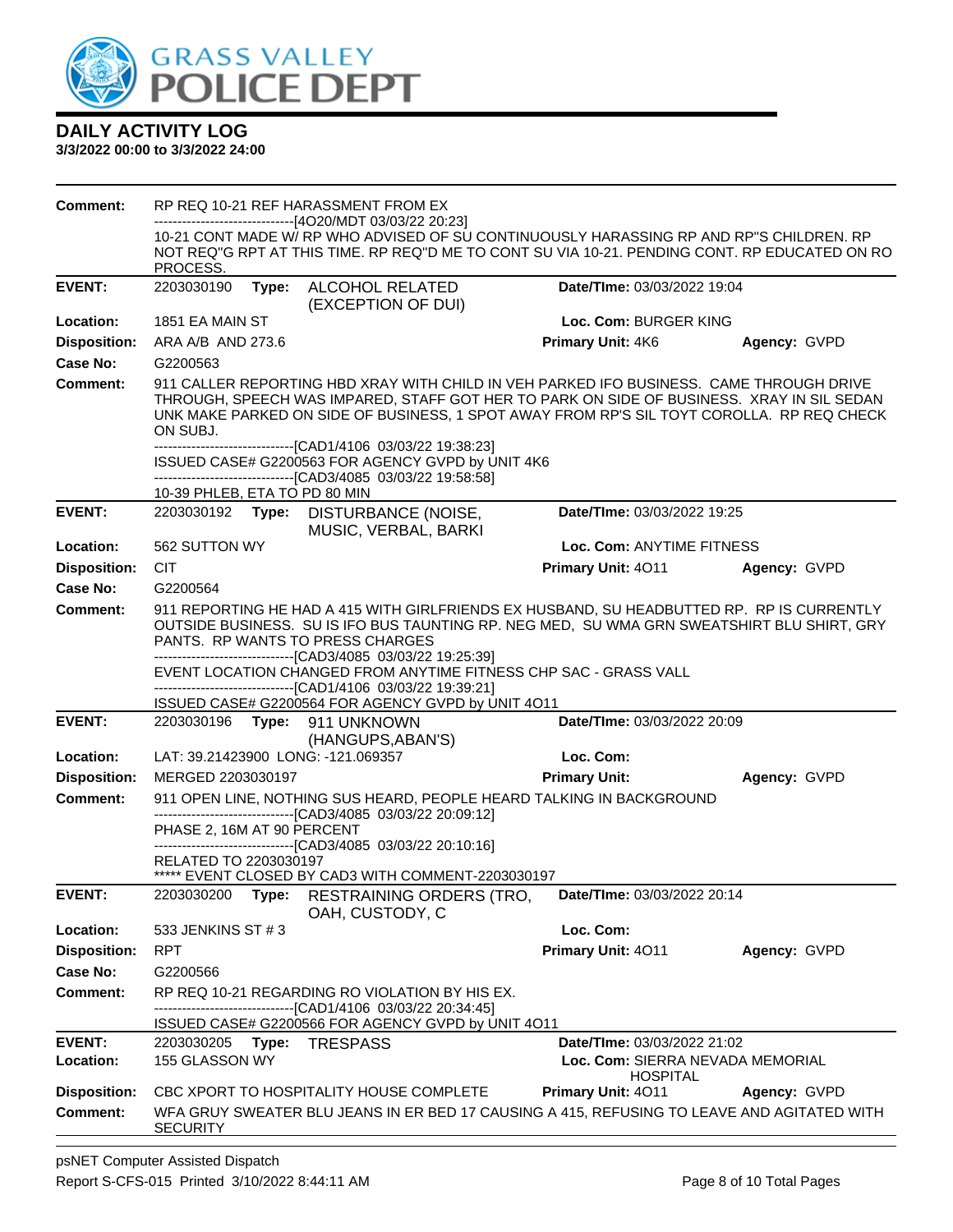

| <b>EVENT:</b>       | 2203030208                           | Type: ALARMS (SILENT, AUDIBLE,<br><b>COMMERCIAL, RES</b>                                                                                                                                                        | Date/TIme: 03/03/2022 21:05                                                                                                                                                                                                                                         |              |
|---------------------|--------------------------------------|-----------------------------------------------------------------------------------------------------------------------------------------------------------------------------------------------------------------|---------------------------------------------------------------------------------------------------------------------------------------------------------------------------------------------------------------------------------------------------------------------|--------------|
| Location:           | 135 W MCKNIGHT WY                    |                                                                                                                                                                                                                 | Loc. Com: H&R BLOCK                                                                                                                                                                                                                                                 |              |
| <b>Disposition:</b> | <b>CBC UNK REASON</b>                |                                                                                                                                                                                                                 | Primary Unit: 4020                                                                                                                                                                                                                                                  | Agency: GVPD |
| Comment:            |                                      | REAR DOOR, AUD, RESP PENDING, OP 158<br>----------------------------------[CAD1/4106 03/03/22 21:05:33]                                                                                                         |                                                                                                                                                                                                                                                                     |              |
|                     | <b>VOICED</b>                        |                                                                                                                                                                                                                 |                                                                                                                                                                                                                                                                     |              |
|                     |                                      | ------------------------------[CAD1/4106 03/03/22 21:06:03]<br>4011 COPIES WILL HANDLE WHEN CLEAR                                                                                                               |                                                                                                                                                                                                                                                                     |              |
| <b>EVENT:</b>       |                                      | 2203030209 Type: ALARMS (SILENT, AUDIBLE,<br><b>COMMERCIAL, RES</b>                                                                                                                                             | Date/TIme: 03/03/2022 21:09                                                                                                                                                                                                                                         |              |
| Location:           | 550 MILL ST                          |                                                                                                                                                                                                                 | Loc. Com: EL FAVORITO                                                                                                                                                                                                                                               |              |
| <b>Disposition:</b> | <b>CBC</b>                           |                                                                                                                                                                                                                 | Primary Unit: 4011                                                                                                                                                                                                                                                  | Agency: GVPD |
| <b>Comment:</b>     |                                      | -------------------------------[CAD1/4106 03/03/22 21:10:45]                                                                                                                                                    | PATIO DOOR, AUD, RESP MARTHA ON SCENE BUT INCORRECT PASSWORD, OP WLS                                                                                                                                                                                                |              |
| <b>EVENT:</b>       | 4011 ADV<br>2203030212 Type: THREATS |                                                                                                                                                                                                                 | Date/TIme: 03/03/2022 21:30                                                                                                                                                                                                                                         |              |
| Location:           | 295 JOERSCHKE DR #5                  |                                                                                                                                                                                                                 | Loc. Com:                                                                                                                                                                                                                                                           |              |
| <b>Disposition:</b> | <b>CBC MSGLEFT</b>                   |                                                                                                                                                                                                                 | <b>Primary Unit: 4K6</b>                                                                                                                                                                                                                                            | Agency: GVPD |
| <b>Comment:</b>     |                                      | AFTER CONTACTING LE EARLIER TODAY.                                                                                                                                                                              | RP REQ 10-21, STATES SHE HAS RECEIVED THREATS VIA FACEBOOK FROM NEIGHBORS AND RESIDENTS                                                                                                                                                                             |              |
|                     |                                      | --------------------------------[CAD3/4085 03/03/22 21:30:31]                                                                                                                                                   |                                                                                                                                                                                                                                                                     |              |
|                     | REF EVENT 2203030193                 | -------------------------------[CAD1/4106 03/03/22 21:40:42]                                                                                                                                                    |                                                                                                                                                                                                                                                                     |              |
|                     | PER 4011 PEND FOR 4K6                |                                                                                                                                                                                                                 |                                                                                                                                                                                                                                                                     |              |
| <b>EVENT:</b>       |                                      | 2203030214 Type: ALL OTHERS                                                                                                                                                                                     | Date/TIme: 03/03/2022 21:49                                                                                                                                                                                                                                         |              |
| Location:           | 155 GLASSON WY                       |                                                                                                                                                                                                                 | Loc. Com: SIERRA NEVADA MEMORIAL<br><b>HOSPITAL</b>                                                                                                                                                                                                                 |              |
| <b>Disposition:</b> | <b>CBC</b>                           |                                                                                                                                                                                                                 | Primary Unit: 4K6                                                                                                                                                                                                                                                   | Agency: GVPD |
| Comment:            |                                      | BEING TRAUMATIZED, AND THEY ARE BEING HELD AGAINST THEIR WILL.                                                                                                                                                  | 911 REQ 10-21, STATES HER SON IS BEING HELD LONGER THAN 72 HOURS ON 5150 HOLD AND THEIR CIVIL<br>RIGHTS ARE BEING VIOLATED. RP WANTS SOMEONE TO ESCORT THEM OUT. RP STATES HER SON IS                                                                               |              |
|                     |                                      | --------------------------------[CAD3/4085 03/03/22 21:55:45]<br>---------------------------------[CAD3/4085 03/03/22 21:56:12]<br>EVENT CALL TYPE CHANGED FROM ALL                                             | HOSPITAL CALLED STATING MOTHER OF THE J IS CAUSING A 415. PER HOSPITAL, SON IS ON 5150 AND IS<br>THREATENING STAFF. ALL THREATS VERBAL, NOTHING PHYSICAL. PER HOSPITAL, HOLD IS BEING<br>REWRITTEN BUT MOTHER HAS PACKED UP ALL THINGS AND PLANS ON LEAVING AT 2300 |              |
|                     |                                      | --------------------------------[CAD3/4085 03/03/22 21:57:13]<br>MOTHER IS CURRENTLY IN ER ROOM 21<br>----------------------------[4K6/MDT 03/03/22 23:12]<br>TO AGREE TO DISCUSS ISSUES FURTHER IN THE MORNING | CTC MADE W/ RP AND CSU STAFF. CSU SUPERVISOR WAS ABLE TO REMEDY THE SITUATION AND GET RP                                                                                                                                                                            |              |
|                     | <b>CBC</b>                           |                                                                                                                                                                                                                 |                                                                                                                                                                                                                                                                     |              |
| <b>EVENT:</b>       | 2203030218<br>Type:                  | TRAFFIC (DUI, PARKING,<br>SPEED, HAZ                                                                                                                                                                            | Date/TIme: 03/03/2022 22:14                                                                                                                                                                                                                                         |              |
| Location:           | SO AUBURN ST/PARK AV                 |                                                                                                                                                                                                                 | Loc. Com:                                                                                                                                                                                                                                                           |              |
| <b>Disposition:</b> | <b>GOA</b>                           |                                                                                                                                                                                                                 | Primary Unit: 4020                                                                                                                                                                                                                                                  | Agency: GVPD |
| <b>Comment:</b>     |                                      | FORTH FOR APPROX 2-5 MINS. CURRENTLY PARKED IF THE SCHOOL                                                                                                                                                       | 911 REPORTING LARGE TRUCK WITH AN EXTREMELY LOUD ENGINE REVVING AND SKIDDING BACK AND                                                                                                                                                                               |              |
| <b>EVENT:</b>       | 2203030220<br>Type:                  | ALARMS (SILENT, AUDIBLE,                                                                                                                                                                                        | Date/TIme: 03/03/2022 22:33                                                                                                                                                                                                                                         |              |
| Location:           | 120 YUBA RIVER CT                    | <b>COMMERCIAL, RES</b>                                                                                                                                                                                          | Loc. Com: TRACTOR SUPPLY                                                                                                                                                                                                                                            |              |